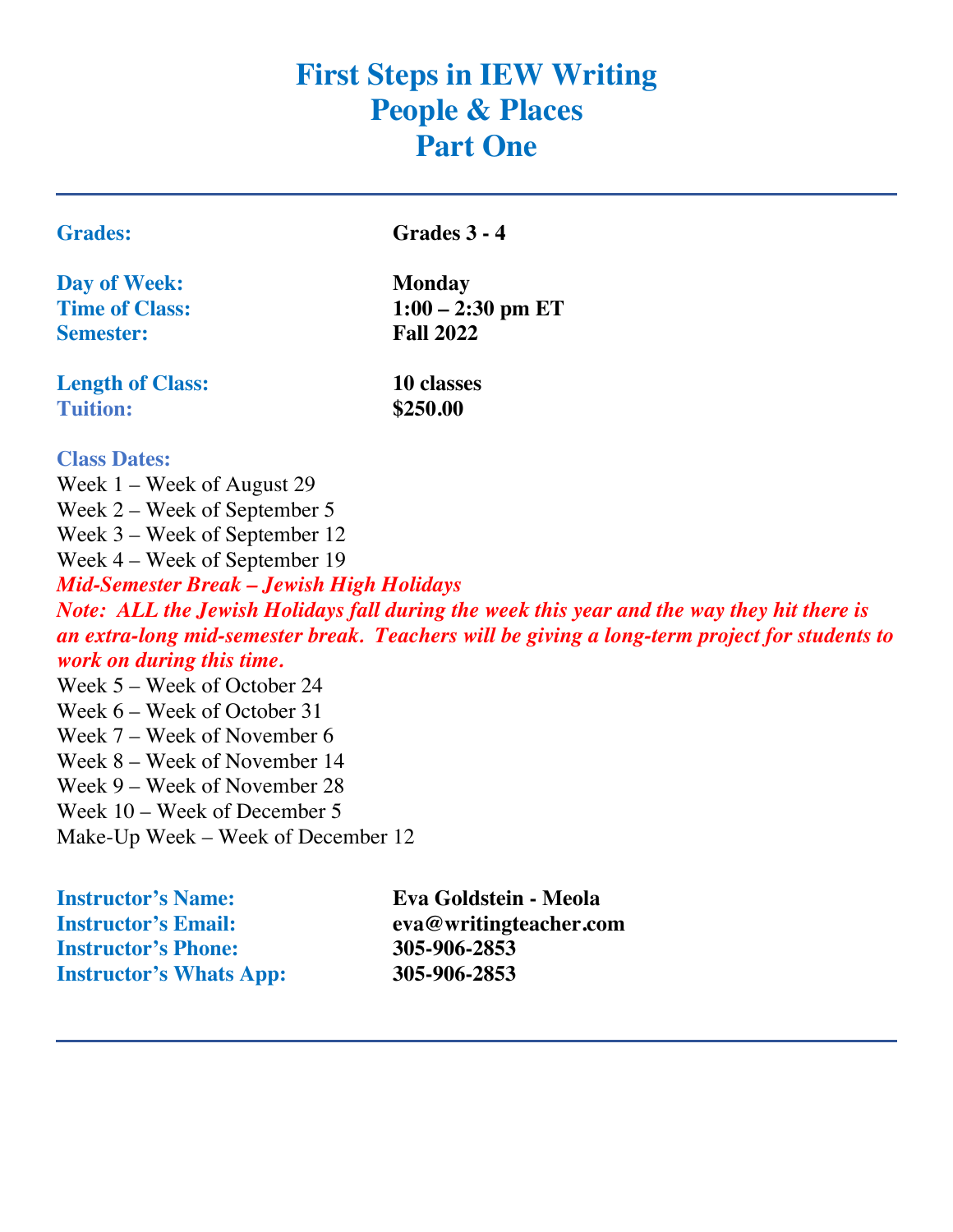## **Description of Class:**

You have asked me for it over and over! Here it is!

A writing class that comes BEFORE Intro to Writing for our 3rd and 4th graders!

In People and Places, students will be writing DEVELOPMENTALLY APPROPRIATE keyword outlines, sentences, paragraphs, and compositions with stylistic techniques as they learn about the workers, who keep a community running smoothly, from firefighters to police officers, from road crew to rescue workers.

Learning to write well will serve children not only during their school years; however, into college and throughout their adult lives. This class is the FIRST STEP. It is a BABY STEP. This class will encourage them to put pen to paper.

Parents are strongly, STRONGLY encouraged to be their child's "scribe". This doesn't mean "change their words". This means take down their dictation as they say it. I would prefer wonderful language to flow from their mouths instead of the child being worried about spelling and handwriting. There is a huge difference between "writing" and "handwriting." It is also strongly encouraged that students learn how to keyboard at a young age.

Writing is a lifelong skill. Writing is profoundly important in the workplace. The process of learning to write well also teaches students how to think clearly and communicate effectively in every area of life. I will work with your students to hone the skills needed to communicate confidently and effectively. Whether your students are eager learners or reluctant writers, this step-by-step approach will give them the tools they need to confidently write well, think clearly, and express themselves eloquently and persuasively. We will be using IEW, which is a more classical system that stresses modeling over and over. Additionally, it builds a firm foundation of specific skills. As students practice each format and master each technique, they develop confidence – and consequently creativity. Even beginners can get a sense of structure and a repertoire of style

# **Class Approach:**

Students are expected to be present in class, participating actively and asking questions when they arise.

Students are expected to USE their CLASS NOTES (provided by instructor) while writing. Students are expected to USE their ASSIGNMENT PLANNERS while writing. Students are expected to USE their COMPOSITION CHECKLIST while editing.

# **Goals:**

If the student participates in class and does their homework to the best of their ability using the tools provided, it is expected that by the end of two semesters (part one and two) of First Steps in Writing, the student SHOULD be able to progress to Intro Writing.

# **Textbook:**

All handouts will be provided by instructor. Students can find them on our learning management system, CANVAS.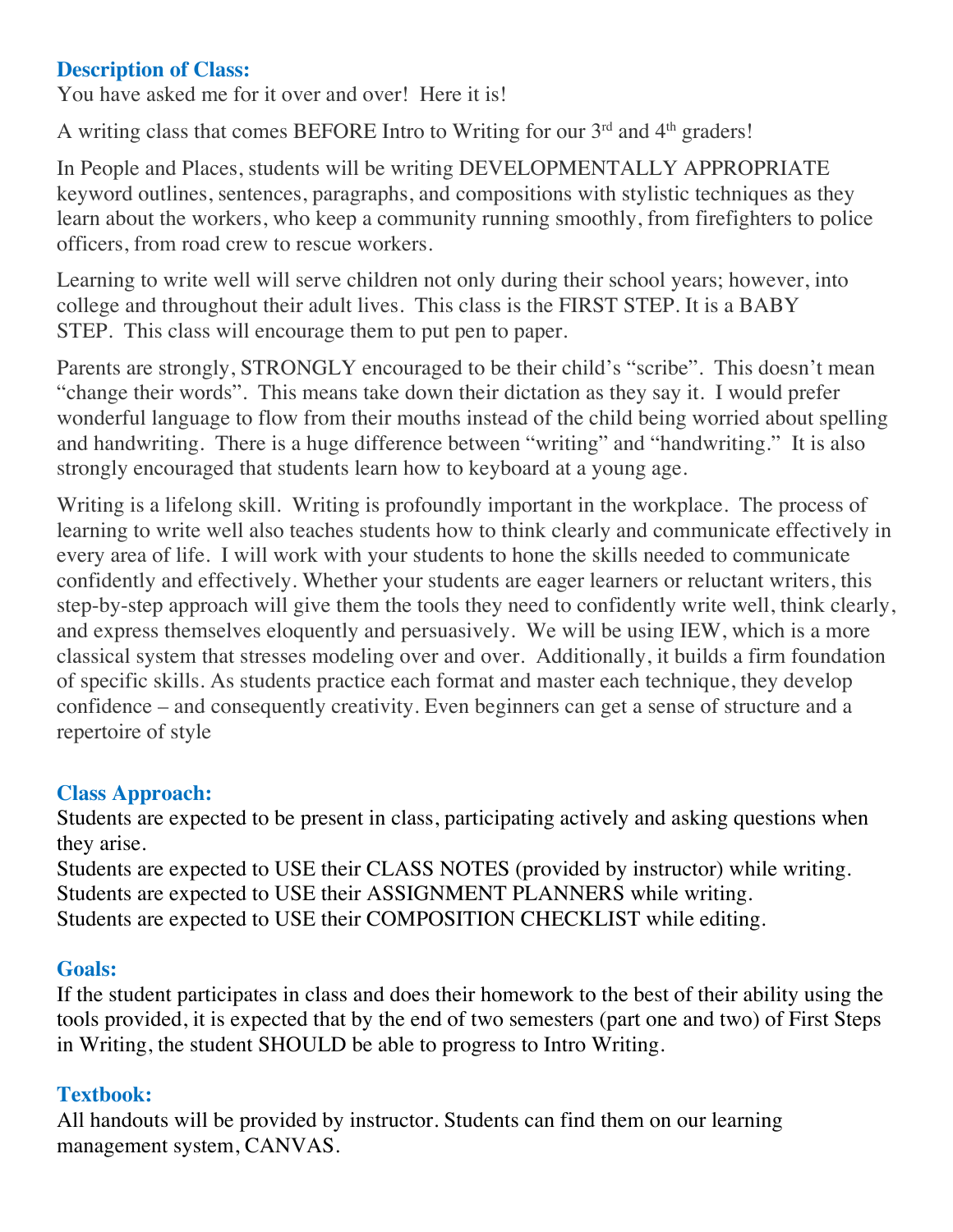#### **Requirements:**

Attending class and/or watching the recording as soon as possible. If questions arise, it is expected that students will contact Eva at <u>eva@writingteacher.com</u> as soon as possible.

## **Weekly Homework:**

Homework is given at the end of each class session. It is expected that students work on their assignment 15 – 30 minutes **daily** between class sessions depending on the student's focus and speed.

### **Homework Policy:**

Homework is to be turned in prior to the next class via the LMS.

#### **Additional Policies:**

100 % effort, honesty and politeness are expected in this class.

## **Evaluation:**

Exceeds Expectations Meets Expectations Not Yet Incomplete

" E" stands for Exceeds Expectation. To receive an "E", there is significant evidence that the student used the ASSIGNMENT PLANNER and COMPOSITION CHECKLIST. This paper "exceeds" my expectations. It goes the extra mile. This is the equivalent of an "A" in a traditional grading system. A means excellent, which in my opinion is above and beyond my expectations. *You must Impress me to receive a "E".* Within the grade book on CANVAS, you will receive 10 points for an "E".

"M" stands for Meets Expectations. This paper shows that they have learned most concepts from the lesson presented in class as well as continued to implement the past concepts. It is a good paper; however, it does NOT go above and beyond. There is likely evidence of BASIC mistakes that the student should have mastered already. This is the equivalent of a "B" in a traditional grading system. This is where your child should be to be successful. This is a SOLID grade. Most students will likely be at this level. Within the grade book on CANVAS, you will receive 8 points for an "M".

" Y" stands for Not Yet. This paper shows lack of understand of the basic concepts taught in class. This paper shows that not enough time was put into writing and/or editing. This paper does not demonstrate that the student understood the lesson from class. This is the equivalent to a "C-" or "D" in a traditional grading system. Within the grade book on CANVAS, you will receive 6 points for a "Y".